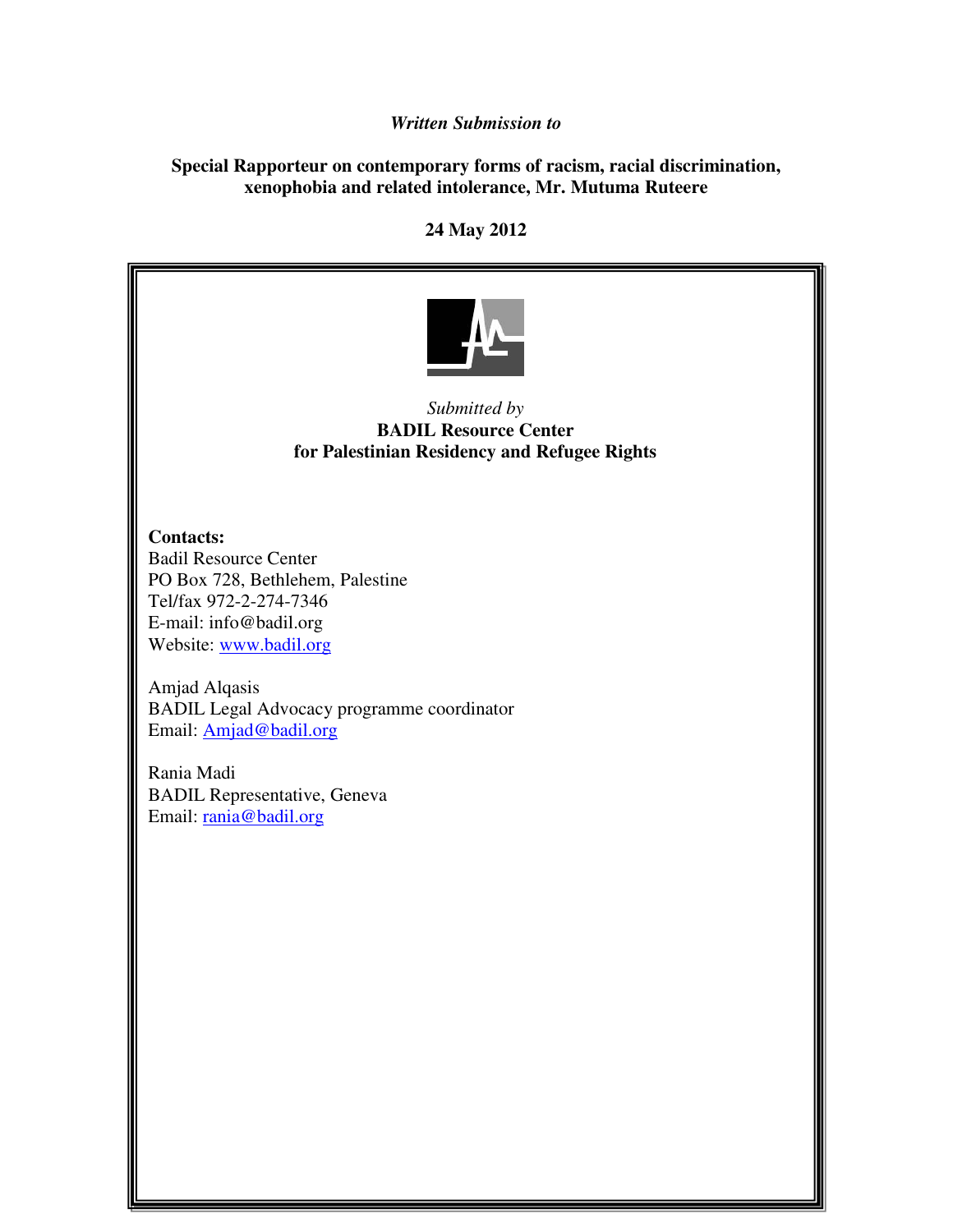## **Ongoing impunity for Israeli Jewish settler violence based on racial discrimination**

1. In light of your forthcoming reports to the General Assembly and the Human Rights Council, we wish to provide you with information concerning acts committed by Israeli Jewish settlers against the Palestinian people, which contribute to fueling contemporary forms of racism, racial discrimination, xenophobia and related intolerance.

2. The Palestinian civilians in the Occupied Palestinian Territory are subject to acts of Israeli Jewish community violence without accountability or redress resulting in the infliction of great mental and physical suffering. The systematic Israeli Jewish settler harassment and aggressive actions against the Palestinians and their property coupled with the absence of an effective response to enforce the rule of law by the relevant Israeli authorities has resulted in the murder of three Palestinians and the injury of 183 Palestinians directly by Israeli Jewish settlers in 2011. Additionally, Israeli soldiers injured 125 Palestinians during attacks committed by settlers against the Palestinian population.<sup>i</sup> In addition, Israeli settlers destroyed 10,000 Palestinian-owned trees, primarily olive trees, significantly undermining the livelihoods of hundreds of families'.<sup>ii</sup>

3. In light of these circumstances, the Committee on the Elimination of Racial Discrimination (CERD) noted in its 2012 Concluding Observations and Recommendations that it is **'***concerned about the increase in racist violence and acts of vandalism on the part of Jewish settlers in the Occupied Palestinian Territory targeting non-Jews, including Muslims and Christians and their holy places… The Committee is particularly alarmed by reports of impunity of terrorist groups such as Price Tag, which reportedly enjoy political and legal support from certain sections of the Israeli political*  establishment<sup>'.iii</sup>

4. Moreover, CERD stated that it is '*particularly appalled at the hermetic character of the separation of two groups [Jewish settlers and non-Jewish Palestinians], who live on the same territory but do not enjoy either equal use of roads and infrastructure or equal access to basic services and water resources. [Therefore] the Committee draws the State party's attention to its General Recommendation 19 (1995) concerning the prevention, prohibition and eradication of all policies and practices of racial segregation and apartheid, and urges the State party to take immediate measures to prohibit and eradicate any such policies or practices which severely and disproportionately affect the Palestinian population in the Occupied Palestinian Territory and which violate the provisions of article 3 of the Convention*.'iv

5. Racially-motivated crimes perpetrated by Israeli Jewish settlers against Palestinian civilians is manifested in violent acts against the person, harassment of communities, and the destruction or defacing of personal property. Such attacks have increased significantly in frequency, with a 40% rise in the weekly average number of settler attacks resulting in Palestinian casualties and property damage witnessed between 2010 and 2011. These figures indicate a 165% increase in settler attacks since  $2009$ .<sup>V</sup>. In the 9 months since January 2011, 600 settler attacks have been reported including 119 incidents resulting in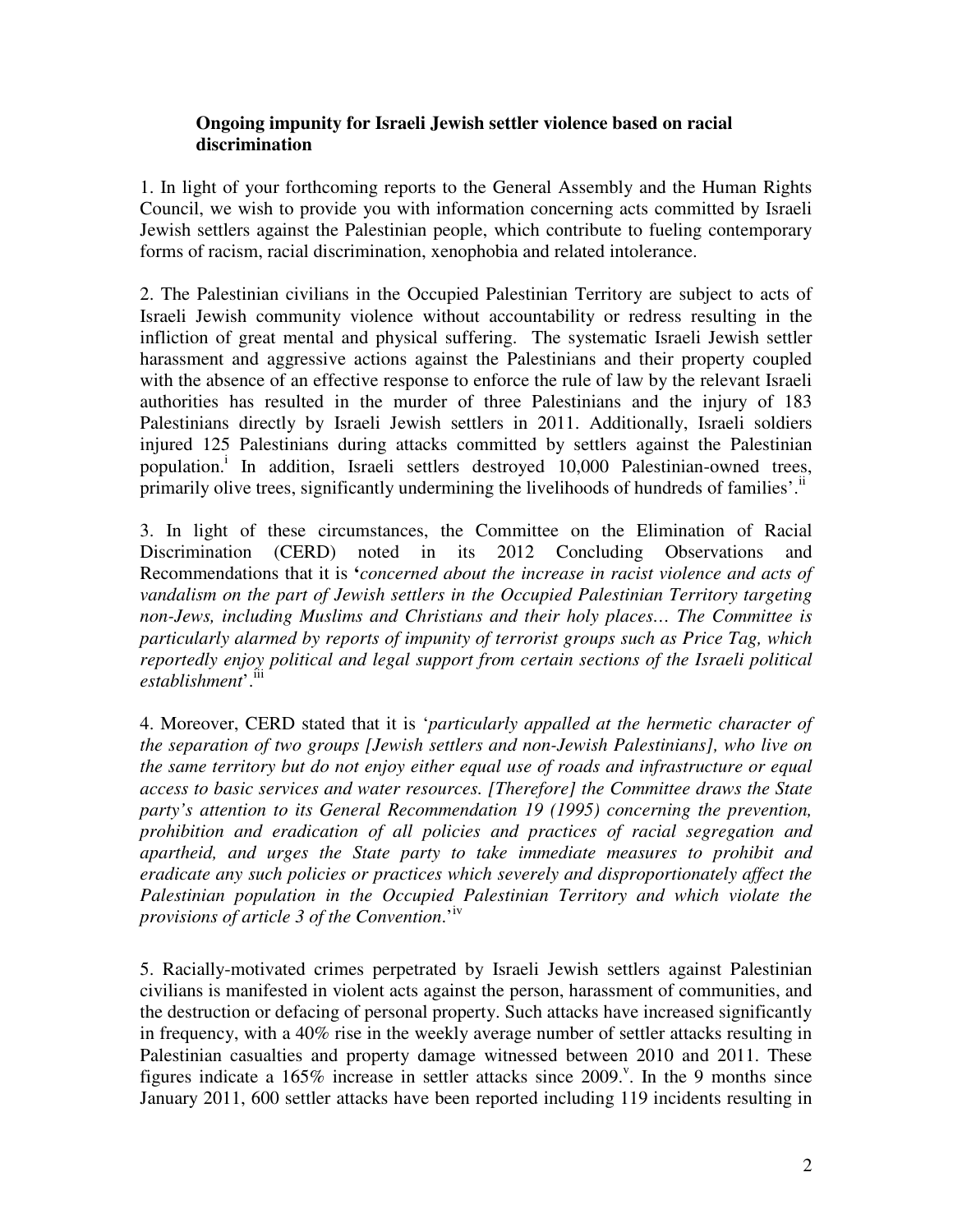casualties and a further 258 attacks resulting in damage to property. In its report "When Settlers Attack," the Palestine Center breaks settler attacks down into 6 separate categories; namely arson, stone throwing, destruction of property, vehicular attack, shootings and physical attacks<sup>vi</sup>. It is noted that these attacks are not limited to the occupied Palestinian territory (oPt) but are also committed against Palestinians within the territory of Israel. Below is a representative - although by no means comprehensive selection of such acts from the past 12 months:

- 19 May 2012. A large group of settlers, some of whom clearly armed, descended on the eastern outskirts of the village 'Asira al-Qibliya, from the settlement Yitzhar. As evidenced by video footage provided by B'Tselem, settlers, accompanied by IDF soldiers, then fired multiple shots in the direction of the Palestinians, with Fathi 'Asayira, 24, being wounded in the head. He is currently described as being in a stable condition in Rafidiya hospital in Nablus. Several other Palestinians were injured by stones during the incident.<sup>vii</sup>
- 31 March 2012. Four Palestinians were hospitalized. Two men and two women picking tumbleweed in Salfit, near Ramallah, were attacked by a group of young Jewish settlers. The four were beaten with batons and metal chains, resulting in Raja Sabri Al-Zeer, having his right arm and fingers on his left hand broken. Ahmad Moharram Al-Zeer suffered head injuries, with Lamya Fathi Hussain Al-Zeer, and Hasan Saleem Al-Aridi both suffering medium to serious bruising. All were transferred to a hospital.<sup>viii</sup>
- 28 January 2012. Suleiman Abu Mahamid, 18, was struck by a private car whilst waiting to catch a bus near al-Zayyem checkpoint between the West Bank and Jerusalem. The vehicle then fled the scene. Witnesses said the assailant was an Israeli settler using a road into the West Bank to which Palestinians have no access. ix

6. The number of arson attacks targeting mosques and other property has also dramatically increased within the Occupied West Bank as well as Israel:

- 03 October 2011. A mosque in the village of Tuba-Zangariya, northern Israel, was torched along with its contents. $^x$
- 15 December 2011. A mosque within the village of Burka, near Ramallah, was the subject of an arson attack. Petrol had been poured within the mosque before being ignited, whilst 'War' was daubed in Hebrew graffiti on the walls. $^{x_1}$
- 14 December 2011. Okasha Mosque in west Jerusalem was subject to an arson attack by Jewish settlers. Anti-Arab and Islamophobic graffiti was left on the walls of the mosque, along with the 'Price Tag' moniker of the terrorist movement of that name.<sup>xii</sup>
- 04 January 2012. A car wash premises and two vehicles were torched in Sharafat village, nearby Gilo settlement in Jerusalem. 'Price Tag' slogans were found at the scene. xiii

7. The United Nations Office for the Coordination of Humanitarian Affairs (OCHA) explicitly attributes the motivating factors to these attacks to racial discrimination. It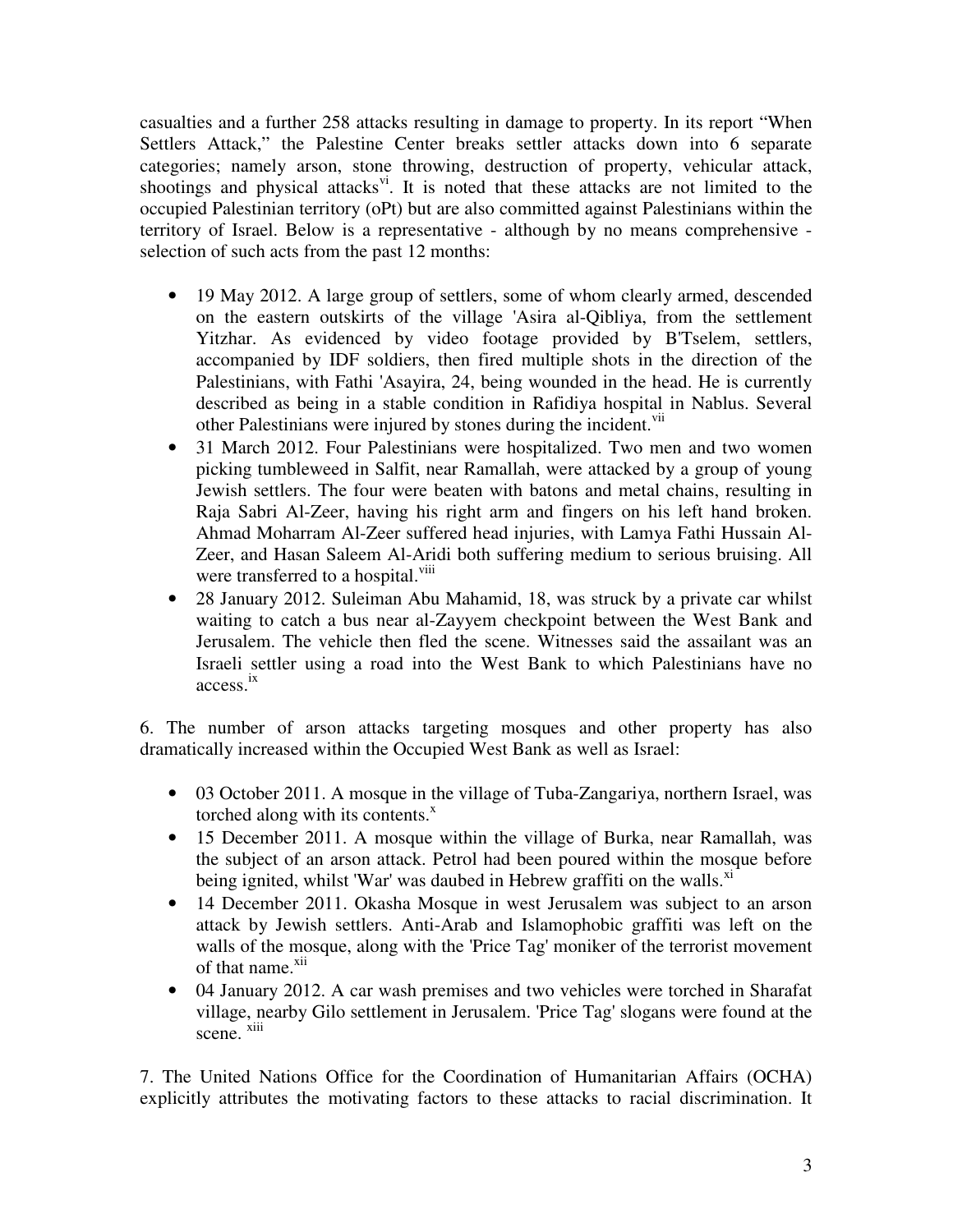states "*Settler violence is not random criminal activity; in most cases, it is ideologydriven, organized violence, the goal of which is to assert settler dominance over an area."*

8. The 'Price Tag' settler terrorist movement is an ad-hoc retributive policy that targets Palestinian civilians aims at accelerating settlement expansion by unofficial means. Settler ideology insists that land within the West Bank should be subject to exclusive use and enjoyment by Jewish persons. Beside the Israeli official settlement policy, many settlers have worked to establish outposts on their own accord. Lack of government oversight and accountability has emboldened the settler movement and fueled its racist overtones. Graffiti slogans and statement, which regularly accompany attacks on Palestinian property for example, reflect a vehemently anti-Arab sentiment prevalent in these settlements. The criminal actions attributed to the Price Tag movement and those of other non-State actors are primarily motivated by race and religious factors. Settlers engage in said insidious practices, confident that they will be immune from prosecution.

9. Consider that 90% of investigations into settler violence are closed without any indictment thereby failing to enforce the law against the Israeli Jewish settlers and failing to protect Palestinian residents. <sup>xiv</sup> In addition, the mechanisms in place for making such complaints are structurally disadvantageous to Palestinians, as police stations where complaints should be made are often located within Jewish settlements and the procedures are conducted in Hebrew thereby making them inaccessible to Palestinian victims.

10. The inaction by IDF and Israel law-enforcement officials, which fail to provide adequate protection against the racially motivated attacks against the Palestinian population, is an indicator that these attacks are committed with Israel's consent and/or acquiescence.

11. According to OCHA, over 80 communities with a combined population of nearly 250,000 Palestinians are vulnerable to settler violence. This includes 76,000 who are at high-risk. $x<sub>v</sub>$ 

12. Under international humanitarian and human rights law Israel has a positive obligation to prevent non-state actors from attacking Palestinians and their property; to carry out proper criminal investigation; and to grant effective remedy. Nevertheless, Israel has failed to assume its responsibilities.

13. In light of these concerns, we wish to call upon you and your office to:

- Address the question of Israeli Jewish settler violence as part of Israel regime of institutionalized racial discrimination;
- Urge the UN General Assembly and the UN Human Rights Council to assume their responsibilities by condemning Israel's official policy providing settlers with impunity;